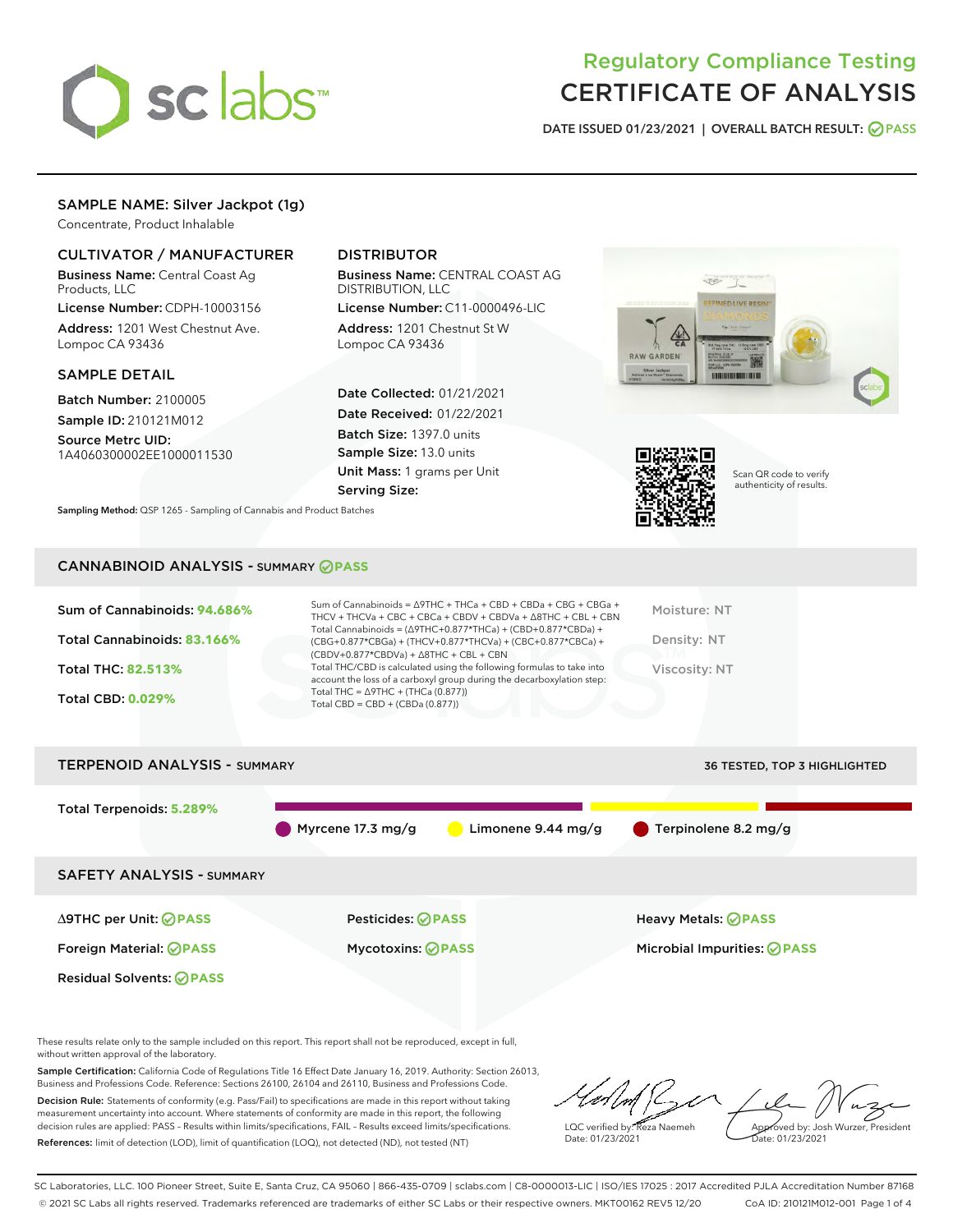



SILVER JACKPOT (1G) | DATE ISSUED 01/23/2021 | OVERALL BATCH RESULT: @ PASS

# CANNABINOID TEST RESULTS - 01/23/2021 2 PASS

Tested by high-performance liquid chromatography with diode-array detection (HPLC-DAD). **Method:** QSP 1157 - Analysis of Cannabinoids by HPLC-DAD

TOTAL CANNABINOIDS: **83.166%** Total Cannabinoids (Total THC) + (Total CBD) + (Total CBG) + (Total THCV) + (Total CBC) + (Total CBDV) + ∆8THC + CBL + CBN

TOTAL THC: **82.513%**

Total THC (∆9THC+0.877\*THCa)

TOTAL CBD: **0.029%** Total CBD (CBD+0.877\*CBDa)

TOTAL THCV: 0.263% Total THCV (THCV+0.877\*THCVa) TOTAL CBC: 0.181% Total CBC (CBC+0.877\*CBCa)

TOTAL CBG: 0.18% Total CBG (CBG+0.877\*CBGa)

TOTAL CBDV: ND Total CBDV (CBDV+0.877\*CBDVa)

| <b>COMPOUND</b>  | LOD/LOQ<br>(mg/g)          | <b>MEASUREMENT</b><br><b>UNCERTAINTY</b><br>(mg/g) | <b>RESULT</b><br>(mg/g) | <b>RESULT</b><br>(%) |
|------------------|----------------------------|----------------------------------------------------|-------------------------|----------------------|
| <b>THCa</b>      | 0.05 / 0.14                | ±23.890                                            | 929.56                  | 92.956               |
| <b>A9THC</b>     | 0.06 / 0.26                | ±0.341                                             | 9.91                    | 0.991                |
| <b>THCVa</b>     | 0.07 / 0.20                | ±0.143                                             | 3.00                    | 0.300                |
| <b>CBCa</b>      | 0.07 / 0.28                | ±0.101                                             | 2.06                    | 0.206                |
| <b>CBGa</b>      | 0.1/0.2                    | ±0.10                                              | 2.0                     | 0.20                 |
| <b>CBDa</b>      | 0.02/0.19                  | ±0.010                                             | 0.33                    | 0.033                |
| $\triangle$ 8THC | 0.1 / 0.4                  | N/A                                                | <b>ND</b>               | <b>ND</b>            |
| <b>THCV</b>      | 0.1/0.2                    | N/A                                                | <b>ND</b>               | <b>ND</b>            |
| <b>CBD</b>       | 0.07/0.29                  | N/A                                                | <b>ND</b>               | <b>ND</b>            |
| <b>CBDV</b>      | 0.04 / 0.15                | N/A                                                | <b>ND</b>               | <b>ND</b>            |
| <b>CBDVa</b>     | 0.03/0.53                  | N/A                                                | <b>ND</b>               | <b>ND</b>            |
| <b>CBG</b>       | 0.06/0.19                  | N/A                                                | <b>ND</b>               | <b>ND</b>            |
| <b>CBL</b>       | 0.06 / 0.24                | N/A                                                | <b>ND</b>               | <b>ND</b>            |
| <b>CBN</b>       | 0.1/0.3                    | N/A                                                | <b>ND</b>               | <b>ND</b>            |
| <b>CBC</b>       | 0.2 / 0.5                  | N/A                                                | <b>ND</b>               | <b>ND</b>            |
|                  | <b>SUM OF CANNABINOIDS</b> |                                                    | 946.86 mg/g             | 94.686%              |

#### **UNIT MASS: 1 grams per Unit**

| ∆9THC per Unit                                                                            | 1120 per-package limit | 9.91 mg/unit<br><b>PASS</b> |  |  |  |
|-------------------------------------------------------------------------------------------|------------------------|-----------------------------|--|--|--|
| <b>Total THC per Unit</b>                                                                 |                        | 825.13 mg/unit              |  |  |  |
| <b>CBD per Unit</b>                                                                       |                        | <b>ND</b>                   |  |  |  |
| <b>Total CBD per Unit</b>                                                                 |                        | $0.29$ mg/unit              |  |  |  |
| <b>Sum of Cannabinoids</b><br>per Unit                                                    |                        | 946.86 mg/unit              |  |  |  |
| <b>Total Cannabinoids</b><br>per Unit                                                     |                        | 831.66 mg/unit              |  |  |  |
| <b>MOISTURE TEST RESULT</b><br><b>VISCOSITY TEST RESULT</b><br><b>DENSITY TEST RESULT</b> |                        |                             |  |  |  |

Not Tested

Not Tested

Not Tested

#### TERPENOID TEST RESULTS - 01/23/2021

Terpene analysis utilizing gas chromatography-flame ionization detection (GC-FID). Terpenes are the aromatic compounds that endow cannabis with their unique scent and effect. Following are the primary terpenes detected. **Method:** QSP 1192 - Analysis of Terpenoids by GC-FID

| <b>COMPOUND</b>         | LOD/LOQ<br>(mg/g) | <b>MEASUREMENT</b><br><b>UNCERTAINTY</b><br>(mg/g) | <b>RESULT</b><br>(mg/g)                         | <b>RESULT</b><br>$(\%)$ |
|-------------------------|-------------------|----------------------------------------------------|-------------------------------------------------|-------------------------|
| <b>Myrcene</b>          | 0.1 / 0.2         | ±1.39                                              | 17.3                                            | 1.73                    |
| Limonene                | 0.04 / 0.12       | ±0.346                                             | 9.44                                            | 0.944                   |
| Terpinolene             | 0.04 / 0.1        | ±0.56                                              | 8.2                                             | 0.82                    |
| $\beta$ Caryophyllene   | 0.04 / 0.11       | ±0.235                                             | 4.96                                            | 0.496                   |
| Ocimene                 | 0.05 / 0.1        | ±0.38                                              | 3.2                                             | 0.32                    |
| $\beta$ Pinene          | 0.1 / 0.2         | ±0.14                                              | 1.8                                             | 0.18                    |
| $\alpha$ Humulene       | 0.03 / 0.08       | ±0.050                                             | 1.55                                            | 0.155                   |
| $\alpha$ Pinene         | 0.04 / 0.13       | ±0.094                                             | 1.43                                            | 0.143                   |
| Linalool                | 0.04 / 0.1        | ±0.07                                              | 1.3                                             | 0.13                    |
| Fenchol                 | 0.1 / 0.2         | ±0.04                                              | 0.7                                             | 0.07                    |
| <b>Terpineol</b>        | 0.03 / 0.1        | ±0.08                                              | 0.7                                             | 0.07                    |
| $\alpha$ Phellandrene   | 0.1 / 0.2         | ±0.04                                              | 0.4                                             | 0.04                    |
| 3 Carene                | 0.1 / 0.2         | ±0.03                                              | 0.4                                             | 0.04                    |
| Guaiol                  | 0.04 / 0.13       | ±0.022                                             | 0.38                                            | 0.038                   |
| $\alpha$ Terpinene      | 0.1 / 0.2         | ±0.03                                              | 0.3                                             | 0.03                    |
| $\alpha$ Bisabolol      | 0.1 / 0.2         | ±0.01                                              | 0.3                                             | 0.03                    |
| Valencene               | 0.02 / 0.06       | ±0.006                                             | 0.28                                            | 0.028                   |
| Nerolidol               | 0.03 / 0.09       | ±0.017                                             | 0.25                                            | 0.025                   |
| Camphene                | 0.1 / 0.2         | N/A                                                | $<$ LOQ                                         | $<$ LOQ                 |
| $\gamma$ Terpinene      | 0.1 / 0.2         | N/A                                                | 100                                             | <loq< th=""></loq<>     |
| <b>Borneol</b>          | 0.1 / 0.3         | N/A                                                | <loq< td=""><td><loq< td=""></loq<></td></loq<> | <loq< td=""></loq<>     |
| Geraniol                | 0.04 / 0.11       | N/A                                                | $<$ LOQ                                         | $<$ LOQ                 |
| Caryophyllene<br>Oxide  | 0.1 / 0.2         | N/A                                                | <loq< th=""><th><loq< th=""></loq<></th></loq<> | <loq< th=""></loq<>     |
| Sabinene                | 0.1 / 0.2         | N/A                                                | <b>ND</b>                                       | <b>ND</b>               |
| Eucalyptol              | 0.1 / 0.2         | N/A                                                | <b>ND</b>                                       | <b>ND</b>               |
| Sabinene Hydrate        | 0.1 / 0.2         | N/A                                                | <b>ND</b>                                       | <b>ND</b>               |
| Fenchone                | 0.1 / 0.2         | N/A                                                | ND                                              | ND                      |
| (-)-Isopulegol          | 0.03 / 0.08       | N/A                                                | ND                                              | ND                      |
| Camphor                 | 0.1 / 0.3         | N/A                                                | <b>ND</b>                                       | <b>ND</b>               |
| Isoborneol              | 0.1 / 0.2         | N/A                                                | <b>ND</b>                                       | <b>ND</b>               |
| Menthol                 | 0.04 / 0.1        | N/A                                                | ND                                              | ND                      |
| Nerol                   | 0.05 / 0.1        | N/A                                                | <b>ND</b>                                       | ND                      |
| R-(+)-Pulegone          | 0.04 / 0.1        | N/A                                                | ND                                              | ND                      |
| <b>Geranyl Acetate</b>  | 0.03 / 0.10       | N/A                                                | ND                                              | ND                      |
| $\alpha$ Cedrene        | 0.03 / 0.10       | N/A                                                | <b>ND</b>                                       | ND                      |
| Cedrol                  | 0.1 / 0.2         | N/A                                                | ND                                              | ND                      |
| <b>TOTAL TERPENOIDS</b> |                   |                                                    | 52.89 mg/g                                      | 5.289%                  |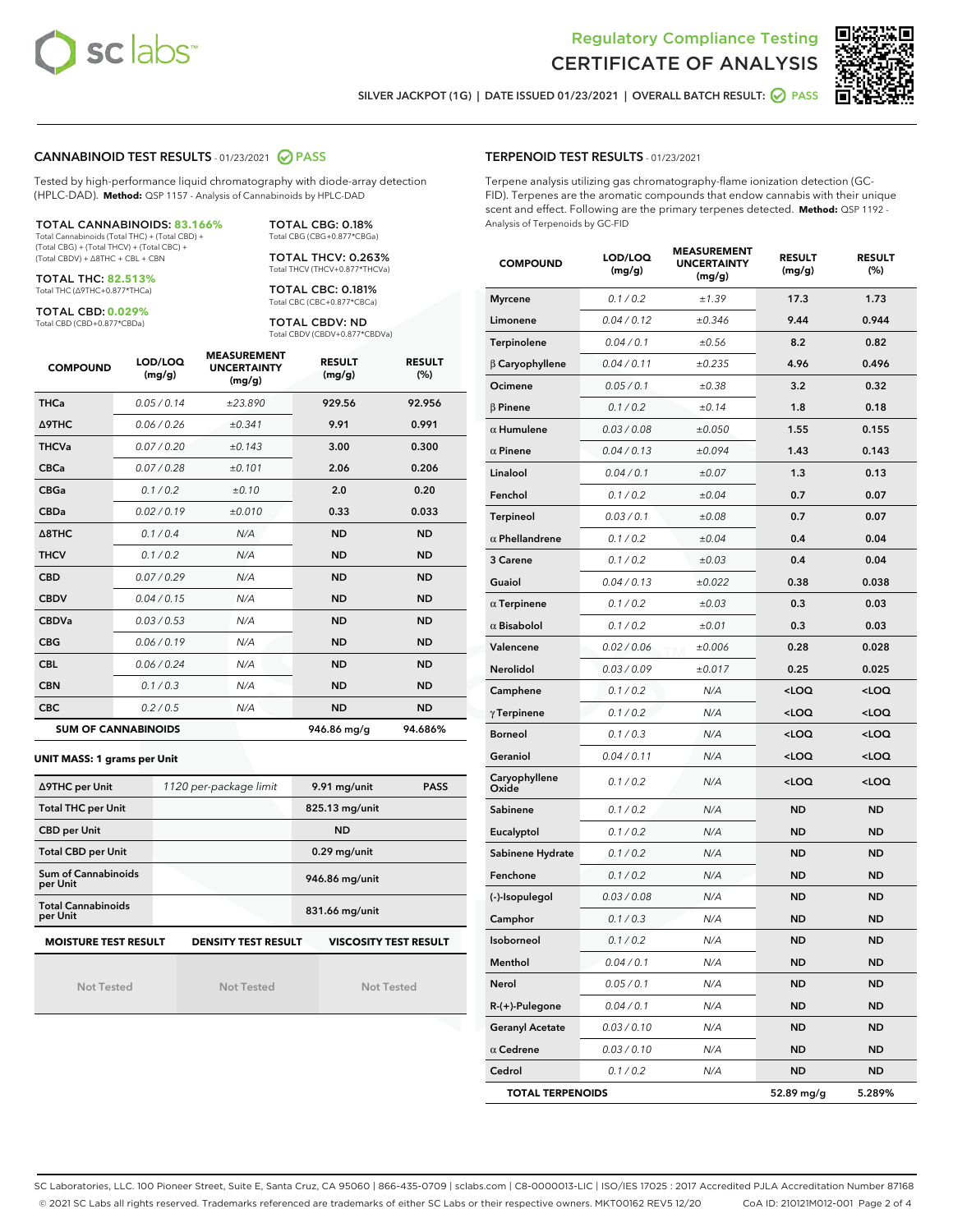



SILVER JACKPOT (1G) | DATE ISSUED 01/23/2021 | OVERALL BATCH RESULT: 2 PASS

# CATEGORY 1 PESTICIDE TEST RESULTS - 01/23/2021 2 PASS

Pesticide and plant growth regulator analysis utilizing high-performance liquid chromatography-mass spectrometry (HPLC-MS) or gas chromatography-mass spectrometry (GC-MS). \*GC-MS utilized where indicated. **Method:** QSP 1212 - Analysis of Pesticides and Mycotoxins by LC-MS or QSP 1213 - Analysis of Pesticides by GC-MS

| <b>COMPOUND</b>             | LOD/LOQ<br>$(\mu g/g)$ | <b>ACTION</b><br><b>LIMIT</b><br>$(\mu g/g)$ | <b>MEASUREMENT</b><br><b>UNCERTAINTY</b><br>$(\mu g/g)$ | <b>RESULT</b><br>$(\mu g/g)$ | <b>RESULT</b> |
|-----------------------------|------------------------|----------------------------------------------|---------------------------------------------------------|------------------------------|---------------|
| Aldicarb                    | 0.03 / 0.08            | $\ge$ LOD                                    | N/A                                                     | <b>ND</b>                    | <b>PASS</b>   |
| Carbofuran                  | 0.02 / 0.05            | $\ge$ LOD                                    | N/A                                                     | <b>ND</b>                    | <b>PASS</b>   |
| Chlordane*                  | 0.03 / 0.08            | $\ge$ LOD                                    | N/A                                                     | <b>ND</b>                    | <b>PASS</b>   |
| Chlorfenapyr*               | 0.03/0.10              | $\ge$ LOD                                    | N/A                                                     | <b>ND</b>                    | <b>PASS</b>   |
| Chlorpyrifos                | 0.02 / 0.06            | $\ge$ LOD                                    | N/A                                                     | <b>ND</b>                    | <b>PASS</b>   |
| Coumaphos                   | 0.02 / 0.07            | $\ge$ LOD                                    | N/A                                                     | <b>ND</b>                    | <b>PASS</b>   |
| Daminozide                  | 0.02 / 0.07            | $\ge$ LOD                                    | N/A                                                     | <b>ND</b>                    | <b>PASS</b>   |
| <b>DDVP</b><br>(Dichlorvos) | 0.03/0.09              | $\ge$ LOD                                    | N/A                                                     | <b>ND</b>                    | <b>PASS</b>   |
| Dimethoate                  | 0.03 / 0.08            | $\ge$ LOD                                    | N/A                                                     | <b>ND</b>                    | <b>PASS</b>   |
| Ethoprop(hos)               | 0.03/0.10              | $\ge$ LOD                                    | N/A                                                     | <b>ND</b>                    | <b>PASS</b>   |
| Etofenprox                  | 0.02/0.06              | $>$ LOD                                      | N/A                                                     | <b>ND</b>                    | <b>PASS</b>   |
| Fenoxycarb                  | 0.03 / 0.08            | $>$ LOD                                      | N/A                                                     | <b>ND</b>                    | <b>PASS</b>   |
| Fipronil                    | 0.03 / 0.08            | $>$ LOD                                      | N/A                                                     | <b>ND</b>                    | <b>PASS</b>   |
| Imazalil                    | 0.02 / 0.06            | $\ge$ LOD                                    | N/A                                                     | <b>ND</b>                    | <b>PASS</b>   |
| <b>Methiocarb</b>           | 0.02 / 0.07            | $\ge$ LOD                                    | N/A                                                     | <b>ND</b>                    | <b>PASS</b>   |
| Methyl<br>parathion         | 0.03/0.10              | $\ge$ LOD                                    | N/A                                                     | <b>ND</b>                    | <b>PASS</b>   |
| <b>Mevinphos</b>            | 0.03/0.09              | $\ge$ LOD                                    | N/A                                                     | <b>ND</b>                    | <b>PASS</b>   |
| Paclobutrazol               | 0.02 / 0.05            | $\ge$ LOD                                    | N/A                                                     | <b>ND</b>                    | <b>PASS</b>   |
| Propoxur                    | 0.03/0.09              | $\ge$ LOD                                    | N/A                                                     | <b>ND</b>                    | <b>PASS</b>   |
| Spiroxamine                 | 0.03 / 0.08            | $\ge$ LOD                                    | N/A                                                     | <b>ND</b>                    | <b>PASS</b>   |
| Thiacloprid                 | 0.03/0.10              | $\ge$ LOD                                    | N/A                                                     | <b>ND</b>                    | <b>PASS</b>   |

# CATEGORY 2 PESTICIDE TEST RESULTS - 01/23/2021 @ PASS

| <b>COMPOUND</b>   | LOD/LOQ<br>$(\mu g/g)$ | <b>ACTION</b><br><b>LIMIT</b><br>$(\mu g/g)$ | <b>MEASUREMENT</b><br><b>UNCERTAINTY</b><br>$(\mu g/g)$ | <b>RESULT</b><br>$(\mu g/g)$ | <b>RESULT</b> |
|-------------------|------------------------|----------------------------------------------|---------------------------------------------------------|------------------------------|---------------|
| Abamectin         | 0.03/0.10              | 0.1                                          | N/A                                                     | <b>ND</b>                    | <b>PASS</b>   |
| Acephate          | 0.02/0.07              | 0.1                                          | N/A                                                     | <b>ND</b>                    | <b>PASS</b>   |
| Acequinocyl       | 0.02/0.07              | 0.1                                          | N/A                                                     | <b>ND</b>                    | <b>PASS</b>   |
| Acetamiprid       | 0.02/0.05              | 0.1                                          | N/A                                                     | <b>ND</b>                    | <b>PASS</b>   |
| Azoxystrobin      | 0.02/0.07              | 0.1                                          | N/A                                                     | <b>ND</b>                    | <b>PASS</b>   |
| <b>Bifenazate</b> | 0.01/0.04              | 0.1                                          | N/A                                                     | <b>ND</b>                    | <b>PASS</b>   |
| <b>Bifenthrin</b> | 0.02/0.05              | 3                                            | N/A                                                     | <b>ND</b>                    | <b>PASS</b>   |
| <b>Boscalid</b>   | 0.03/0.09              | 0.1                                          | N/A                                                     | <b>ND</b>                    | <b>PASS</b>   |

| <b>CATEGORY 2 PESTICIDE TEST RESULTS</b> - 01/23/2021 continued |
|-----------------------------------------------------------------|
|-----------------------------------------------------------------|

| <b>COMPOUND</b>               | <b>LOD/LOQ</b><br>$(\mu g/g)$ | <b>ACTION</b><br><b>LIMIT</b><br>$(\mu g/g)$ | <b>MEASUREMENT</b><br><b>UNCERTAINTY</b><br>(µg/g) | <b>RESULT</b><br>(µg/g) | <b>RESULT</b> |
|-------------------------------|-------------------------------|----------------------------------------------|----------------------------------------------------|-------------------------|---------------|
| Captan                        | 0.19/0.57                     | 0.7                                          | N/A                                                | <b>ND</b>               | <b>PASS</b>   |
| Carbaryl                      | 0.02 / 0.06                   | 0.5                                          | N/A                                                | ND                      | <b>PASS</b>   |
| Chlorantranilip-<br>role      | 0.04 / 0.12                   | 10                                           | N/A                                                | ND                      | <b>PASS</b>   |
| Clofentezine                  | 0.03/0.09                     | 0.1                                          | N/A                                                | ND                      | <b>PASS</b>   |
| Cyfluthrin                    | 0.12 / 0.38                   | $\overline{c}$                               | N/A                                                | ND                      | <b>PASS</b>   |
| Cypermethrin                  | 0.11 / 0.32                   | 1                                            | N/A                                                | ND                      | <b>PASS</b>   |
| <b>Diazinon</b>               | 0.02 / 0.05                   | 0.1                                          | N/A                                                | ND                      | PASS          |
| Dimethomorph                  | 0.03 / 0.09                   | 2                                            | N/A                                                | ND                      | <b>PASS</b>   |
| Etoxazole                     | 0.02 / 0.06                   | 0.1                                          | N/A                                                | ND                      | <b>PASS</b>   |
| Fenhexamid                    | 0.03 / 0.09                   | 0.1                                          | N/A                                                | ND                      | <b>PASS</b>   |
| Fenpyroximate                 | 0.02 / 0.06                   | 0.1                                          | N/A                                                | ND                      | <b>PASS</b>   |
| Flonicamid                    | 0.03 / 0.10                   | 0.1                                          | N/A                                                | ND                      | <b>PASS</b>   |
| Fludioxonil                   | 0.03/0.10                     | 0.1                                          | N/A                                                | ND                      | PASS          |
| Hexythiazox                   | 0.02 / 0.07                   | 0.1                                          | N/A                                                | ND                      | <b>PASS</b>   |
| Imidacloprid                  | 0.04 / 0.11                   | 5                                            | N/A                                                | ND                      | <b>PASS</b>   |
| Kresoxim-methyl               | 0.02 / 0.07                   | 0.1                                          | N/A                                                | ND                      | <b>PASS</b>   |
| <b>Malathion</b>              | 0.03 / 0.09                   | 0.5                                          | N/A                                                | ND                      | <b>PASS</b>   |
| Metalaxyl                     | 0.02 / 0.07                   | 2                                            | N/A                                                | ND                      | <b>PASS</b>   |
| Methomyl                      | 0.03 / 0.10                   | 1                                            | N/A                                                | ND                      | PASS          |
| Myclobutanil                  | 0.03 / 0.09                   | 0.1                                          | N/A                                                | ND                      | <b>PASS</b>   |
| Naled                         | 0.02 / 0.07                   | 0.1                                          | N/A                                                | ND                      | <b>PASS</b>   |
| Oxamyl                        | 0.04 / 0.11                   | 0.5                                          | N/A                                                | ND                      | PASS          |
| Pentachloronitro-<br>benzene* | 0.03 / 0.09                   | 0.1                                          | N/A                                                | ND                      | <b>PASS</b>   |
| Permethrin                    | 0.04 / 0.12                   | 0.5                                          | N/A                                                | ND                      | <b>PASS</b>   |
| Phosmet                       | 0.03/0.10                     | 0.1                                          | N/A                                                | ND                      | <b>PASS</b>   |
| Piperonylbu-<br>toxide        | 0.02 / 0.07                   | 3                                            | N/A                                                | ND                      | <b>PASS</b>   |
| Prallethrin                   | 0.03 / 0.08                   | 0.1                                          | N/A                                                | ND                      | <b>PASS</b>   |
| Propiconazole                 | 0.02 / 0.07                   | 0.1                                          | N/A                                                | ND                      | <b>PASS</b>   |
| Pyrethrins                    | 0.04 / 0.12                   | 0.5                                          | N/A                                                | ND                      | PASS          |
| Pyridaben                     | 0.02 / 0.07                   | 0.1                                          | N/A                                                | ND                      | PASS          |
| Spinetoram                    | 0.02 / 0.07                   | 0.1                                          | N/A                                                | ND                      | <b>PASS</b>   |
| Spinosad                      | 0.02 / 0.07                   | 0.1                                          | N/A                                                | ND                      | <b>PASS</b>   |
| Spiromesifen                  | 0.02 / 0.05                   | 0.1                                          | N/A                                                | ND                      | <b>PASS</b>   |
| Spirotetramat                 | 0.02 / 0.06                   | 0.1                                          | N/A                                                | ND                      | <b>PASS</b>   |
| Tebuconazole                  | 0.02 / 0.07                   | 0.1                                          | N/A                                                | ND                      | <b>PASS</b>   |
| Thiamethoxam                  | 0.03 / 0.10                   | 5                                            | N/A                                                | ND                      | <b>PASS</b>   |
| Trifloxystrobin               | 0.03 / 0.08                   | 0.1                                          | N/A                                                | ND                      | <b>PASS</b>   |